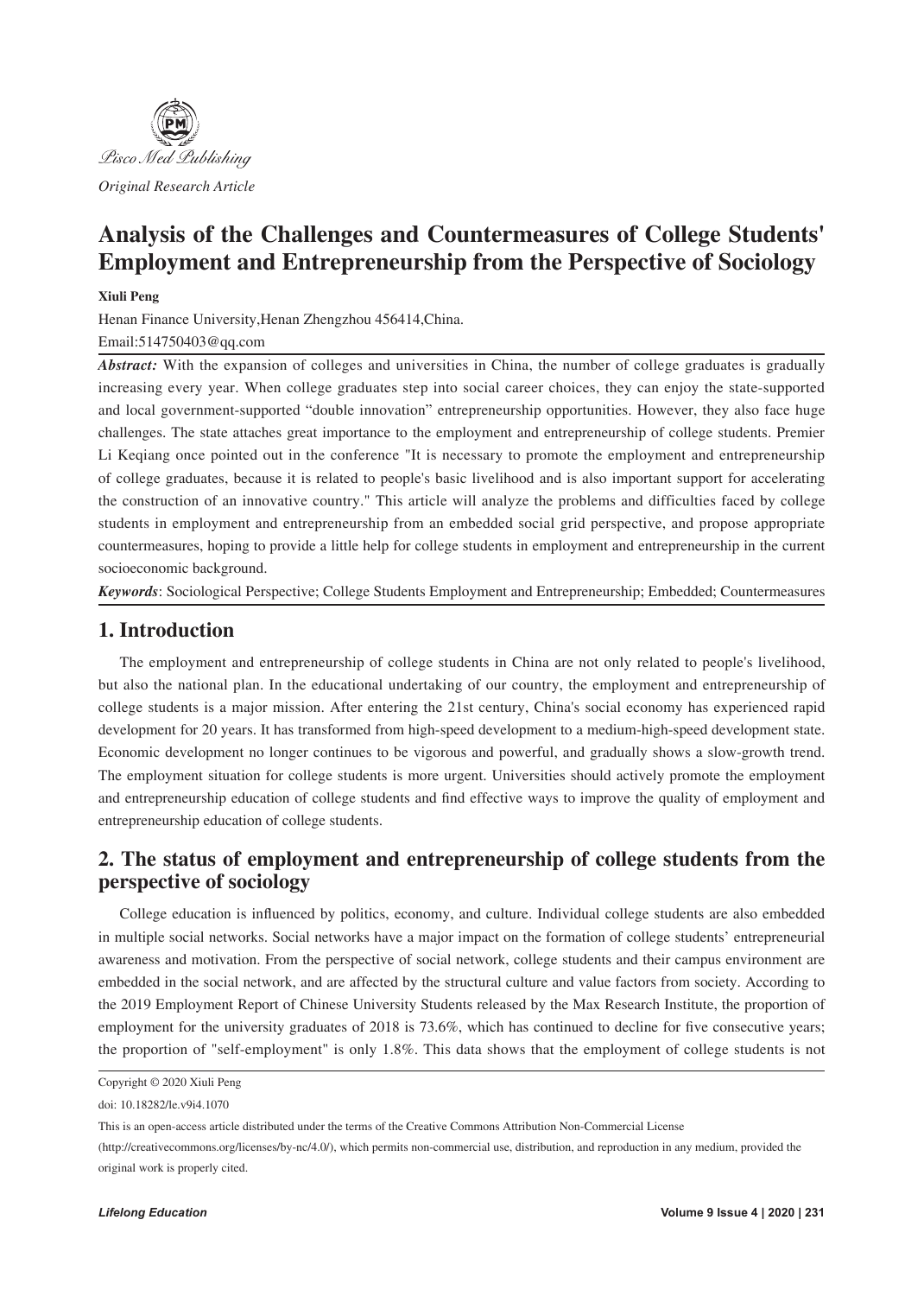optimistic, and college students in the field of entrepreneurship are more of a typical "vulnerable group". Therefore, there are still some problems to be solved urgently for college students' employment and entrepreneurship education.

### **3. Problems in employment and entrepreneurship of college students**

#### **3.1 Employment**

#### **3.1.1 Unbalanced social and economic development, resulting in great employment pressure**

At present, the world economy is approaching a state of near saturation, affected by the overall economic downturn, especially the pandemic of new coronary pneumonia. Affected by the epidemic and other serious disasters, the economic recession this year is more severe, and the world unemployed population has increased. China's economic development has also been severely impacted. In addition, as the Internet has created a large platform for e-commerce, many real economies have experienced a severe decline, a sense of crisis has increased, and the number of unemployed people has increased, but the number of jobs is lacking. The imbalance between supply and demand of employed persons. Under the circumstance of fierce employment competition, college students lack the basic conditions for social practice, resulting in increased employment pressure for college students.

#### **3.1.2 College students have high expectations for job search, which makes employment difficult**

The expansion of enrollment of college students allows more students to have higher education opportunities. It is not easy for families to train college students. The psychological expectations of college students are also relatively high. Coupled with the lack of practical experience in social work, many students have grandiose aims but puny abilities. This is a common problem in employment, which makes it difficult for college students to find jobs.

### 3.1.3 The lack of comprehensive ability and quality training in colleges and universities results in insufficient **employment competitiveness**

Since the majority of college students' education in the school is theoretical basic knowledge, professional disciplines and job placement are not directly connected, resulting in students being unable to put theory into practice. The professionalism is not strong, and the student's acceptance is narrow. The cultivation of students' comprehensive abilities and qualities is insufficient, restricting the employment development of students after graduation. College students face employment for the first time in society, compared with people with certain work experience and pressure resistance, they are obvious lack of competitiveness.

#### **3.2 Entrepreneurship**

#### **3.2.1 Insufficient entrepreneurial practice experience for college students**

 College students have just stepped into society. They have an incomplete understanding of the social economy, lack the ability to predict and analyze entrepreneurship, and lack abilities about launching entrepreneurial projects, planning arrangements, personnel management, and crisis early warning elimination, which hinders the development of entrepreneurship, leading to entrepreneurial failure.

#### **3.2.2 Insufficient entrepreneurial conditions for college students**

 Any entrepreneurship needs more or less start-up capital. Under the disadvantage of inexperience, undergraduates also have the problems of insufficient entrepreneurial resources and lack of funds. This also forces college students to treat entrepreneurship with caution, resulting in a small number of entrepreneurs and a low success rate.

#### **3.2.3 College students have insufficient ability to resist entrepreneurial risks**

Half of the entrepreneurship depends on the ability and half on the enthusiasm. It is difficult to control the market positioning at the beginning, and its foundation is relatively weak. For example, once the entrepreneurial failure causes losses, the increased sense of frustration can easily dispel the enthusiasm of college students for entrepreneurship, thus increasing the discouragement of students to entrepreneurship. The psychological burden of starting a business again will be more economically and psychologically stressful, so college students are obviously insufficient in their ability to resist risks.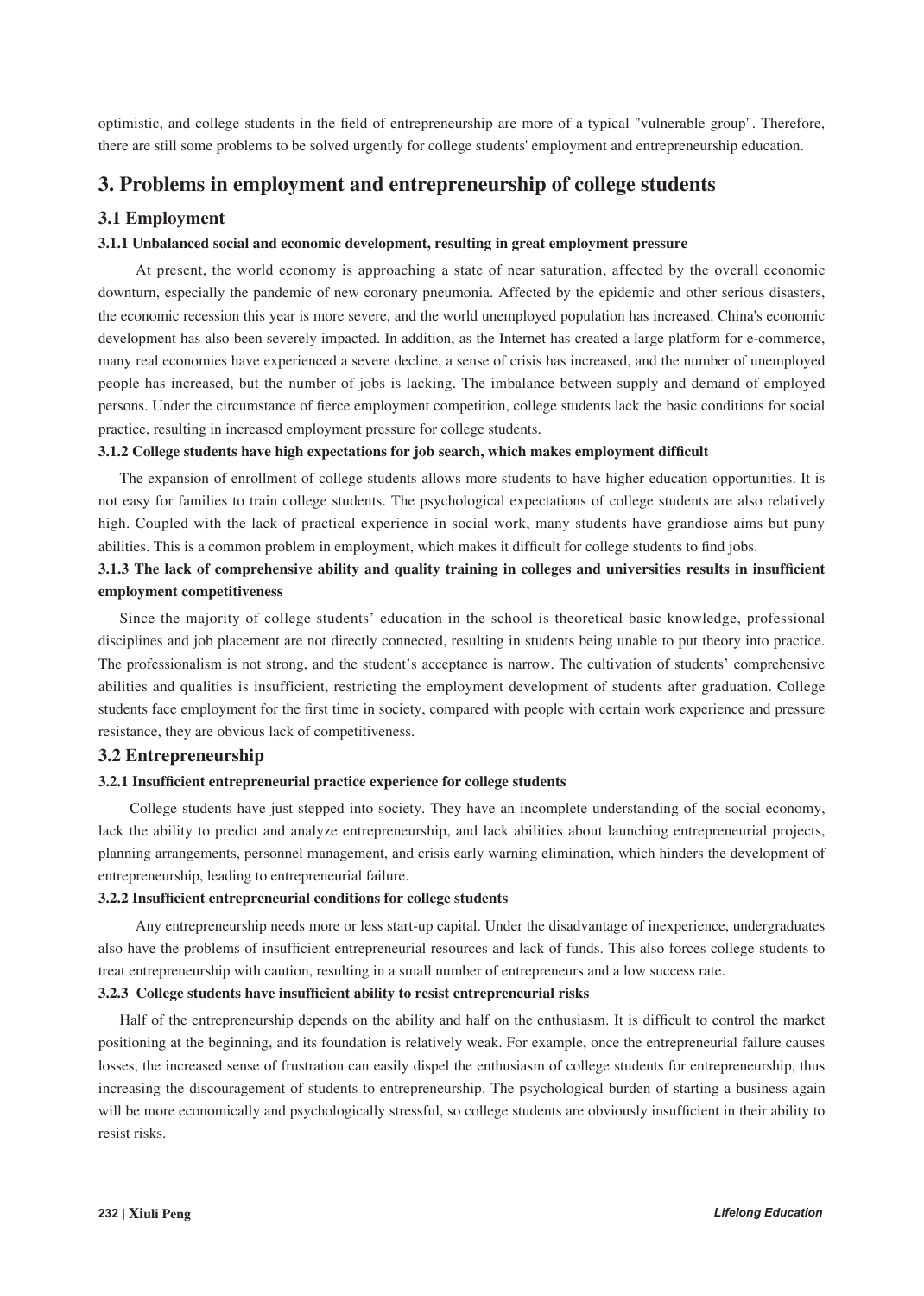## **4. Measures for colleges to promote the employment and entrepreneurship of college students**

In view of the practical problems faced by the college students in employment and entrepreneurship, higher education needs to promote the reform of the talent training model, so that higher education can adapt to the objective needs of social marketization. It is also an inevitable need for the individual development of college students. Therefore, from the perspective of embedding theory, colleges and universities should focus on the following points to promote the employment and entrepreneurship of college students:

#### **4.1 Promote positive thinking in employment and entrepreneurship**

One is the embedding of relevant ideas in students' daily life. The establishment of employment and entrepreneurship guidance courses in colleges and universities should gradually become a compulsory course for colleges and universities. It is an important foundation for college students to obtain employment and entrepreneurship knowledge, allow students learn through employment and entrepreneurship guidance, be familiar with national employment and entrepreneurship policies, understand social and occupational information, understand the situation of employment development, help students to establish a correct career choice, and scientifically plan their personal career development goals. It also gives college students comprehensive and professional employment and entrepreneurship guidance. At the same time, it enables college students to continuously improve their comprehensive qualities, master the skills of job search and entrepreneurship, and enhance their competitiveness in the workplace and the ability to actively adapt to society. The second is to use the current affairs to embed the positive concept in time. Effectively use social affairs to guide young college students' positive thinking of employment and entrepreneurship, and guide social responsibility with more complicated the social environment and more severe social situations, to encourage them to bear more courage and ability and become the young generation of China. Social responsibility, the State Council, the Ministry of Education, the Communist Youth League, universities and other departments utilize multi-resources and multiple ways to solve the employment and entrepreneurship of university graduates to give Chinese people solid support.

## **4.2 Increase the embedding of comprehensive network resources in the economic and social environment**

Universities should increase the scale of economic embedding, deeply embed education into social and economic networks, and integrate the current employment and entrepreneurship education into students' daily learning and life in order to form an interactive education model with market employment and entrepreneurship activities. Students learn about various economic types through life, establish channels for communication with all sectors of society during the course development, increase the opportunities for students to practice in enterprises, and enable students to understand and learn the practical operation of the company's operating model and development path through practice experience, which will be then transformed into students' own practical ability, and be implemented and adopted in the process of students' future employment and entrepreneurship. This helps students to improve their employment and entrepreneurship skills, strengthen their confidence and confidence in employment and entrepreneurship, and quickly adapt to complex social surroundings.

#### **4.3 Strengthen the embedding of campus entrepreneurial social network resources**

 According to the analysis of college students' learning and living environment, college students are embedded in the campus network, home network, friends network and social virtual network at the same time during school, thus forming a large education network. The density and intensity of the university campus network, the breadth and depth of the individual college students embedded in the university campus network, the degree of family, friends, and virtual network impact on the integration of university education form the main influence of university employment and entrepreneurship education. In order to broaden the embedding of college students in the entrepreneurial culture on campus, colleges and universities should not only attach importance to the network construction with classes and dormitories as the main body, but should strengthen the construction of student organizations. For example, the establishment of student unions, hometown associations, and social organizations on student employment